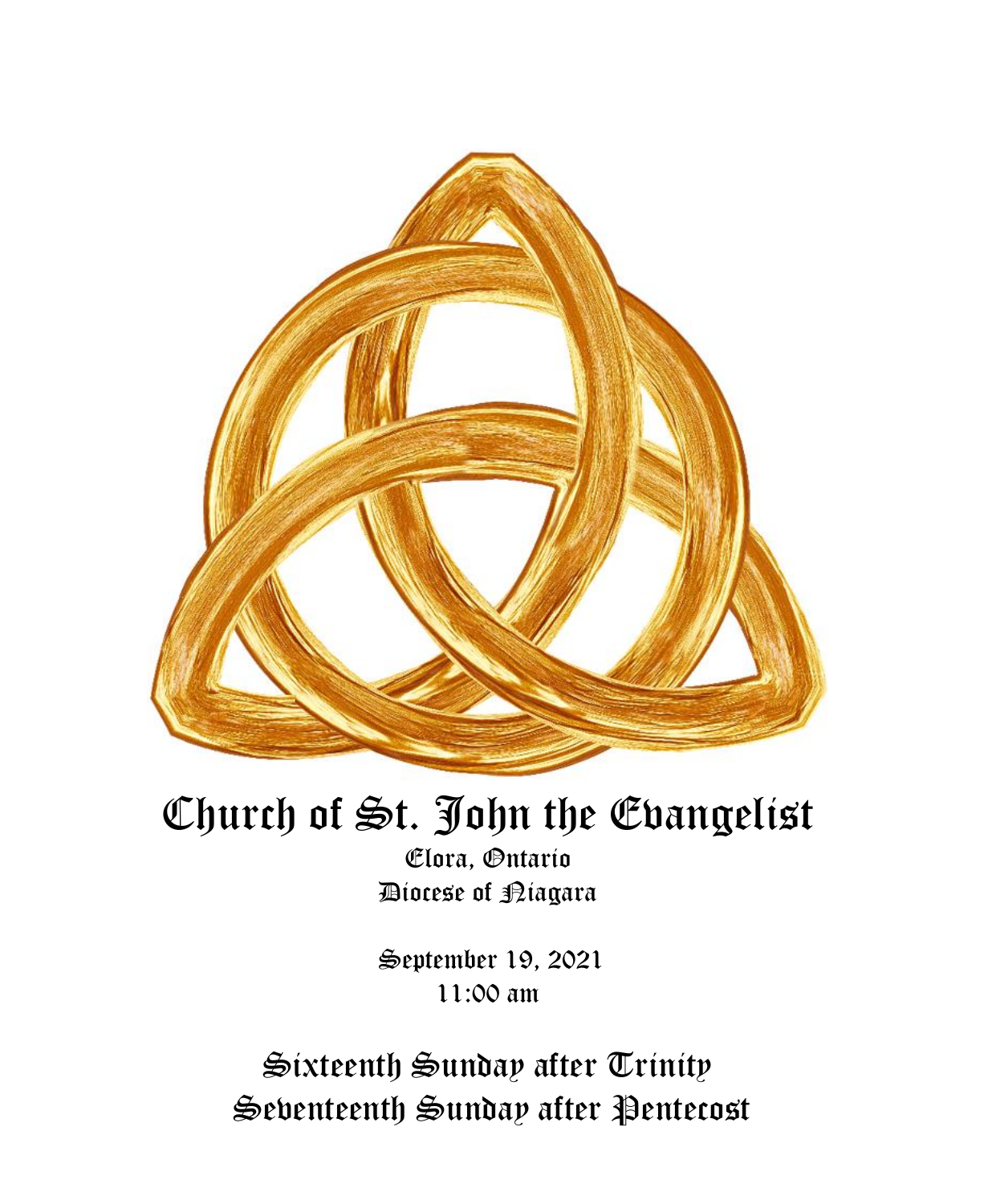## **Sixteenth Sunday after Trinity September 19, 2021 Seventeenth Sunday after Pentecost**

#### **11:00 am Modified Holy Communion (BCP)**

*Welcome to an in-person liturgy at St. John's.*

*We all have a responsibility to gather safely.*

*According to Diocesan Guidelines (July 16) you can help with the following:*

*While indoors please keep your face mask on and keep a physical distance from people not in your household.*

*When outdoors you may remove your face mask as long as you can keep a 2m physical distance. Please socialize outdoors.*

*There is no congregational singing; and tea, coffee or food will not be served.*

*The 11am liturgy is live-streamed to the St. John's Elora YouTube Channel.*

*There is no offertory hymn. You are encouraged to give your donation online electronically or using the "Offering Box" located at the church doors.*

*---------------------------------------------*

*We live on the traditional territories of the Attawandaron, Mississauga, and Haudenosaunee First Nations. We are people of the Between the Lakes Treaty and the Haldemand land grant.*

*As settlers and treaty people upon this land, we are grateful for their stewardship of this land, and we humbly seek to learn and live together in pursuit of justice and right relations.*

#### **Mass Setting Missa Brevis in F Mass Setting Missa Brevis in F** And Allen Mass Setting Marold Darke

#### **THE COLLECT FOR PURITY**

#### *Singers remain standing*

*Celebrant:* ALMIGHTY God, unto whom all hearts be open, all desires known, and from whom no secrets are hid: Cleanse the thoughts of our hearts by the inspiration of thy Holy Spirit, that we may perfectly love thee, and worthily magnify thy holy Name; through Christ our Lord. **Amen.**

#### **SUMMARY OF THE LAW**

*Celebrant:* OUR Lord Jesus Christ said: Hear O Israel, The Lord our God is one Lord; and thou shalt love the Lord thy God with all thy heart, and with all thy soul, and with all thy mind, and with all thy strength. This is the first and great commandment. And the second is like unto it:

> Thou shalt love thy neighbour as thyself. On these two commandments hang all the Law and the Prophets.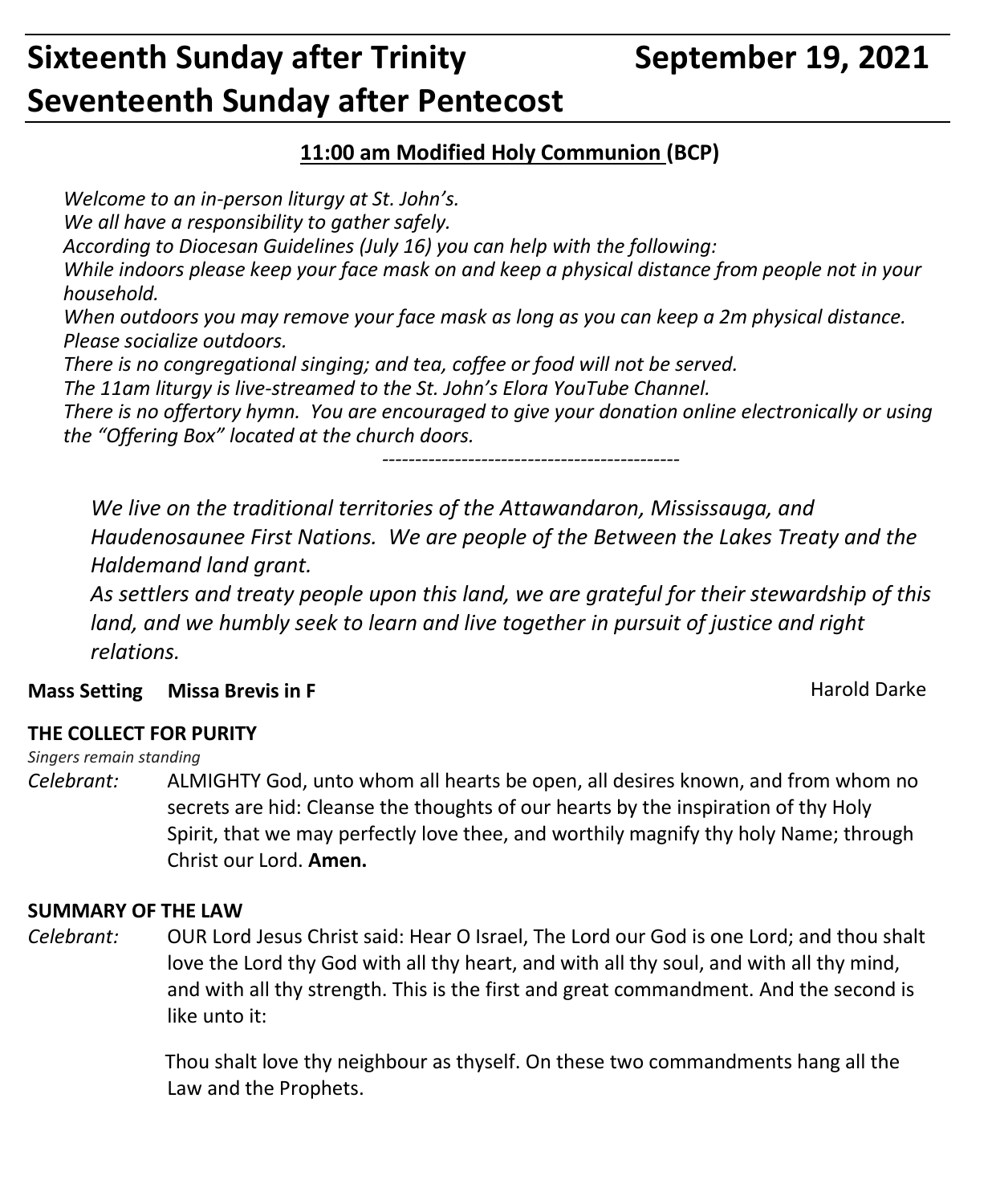*People:* **Lord, have mercy upon us, and write both these thy laws in our hearts, we beseech thee.**

#### **Kyrie** - Singers

Lord, have mercy upon us. Christ, have mercy upon us. Lord, have mercy upon us.

#### **COLLECT**

*Celebrant:* O Lord, we beseech thee, let thy continual pity cleanse and defend thy Church; and, because it cannot continue in safety without thy succour, preserve it evermore by thy help and goodness; through Jesus Christ our Lord.

*People:* **Amen.**

## **A READING FROM THE THIRD CHAPTER OF THE LETTER OF JAMES BEGINNING AT THE 13TH VERSE**

#### James 3.13-4.3, 7-8a

Who is wise and understanding among you? Show by your good life that your works are done with gentleness born of wisdom. But if you have bitter envy and selfish ambition in your hearts, do not be boastful and false to the truth. Such wisdom does not come down from above, but is earthly, unspiritual, devilish. For where there is envy and selfish ambition, there will also be disorder and wickedness of every kind. But the wisdom from above is first pure, then peaceable, gentle, willing to yield, full of mercy and good fruits, without a trace of partiality or hypocrisy. And a harvest of righteousness is sown in peace for those who make peace. Those conflicts and disputes among you, where do they come from? Do they not come from your cravings that are at war within you? You want something and do not have it; so you commit murder. And you covet something and cannot obtain it; so you engage in disputes and conflicts. You do not have, because you do not ask. You ask and do not receive, because you ask wrongly, in order to spend what you get on your pleasures. Submit yourselves therefore to God. Resist the devil, and he will flee from you. Draw near to God, and he will draw near to you.

#### **Psalm 1** (said responsively)

Blessed is the one that hath not walked in the counsel of the ungodly, nor stood in the way of sinners, **and hath not sat in the seat of the scornful.**

But his delight is in the law of the Lord; **and in his law doth he meditate day and night.**

And he shall be like a tree planted by the water-side, **that bringeth forth his fruit in due season,**

Whose leaf also doth not wither; **and look, whatsoever he doeth, it shall prosper.**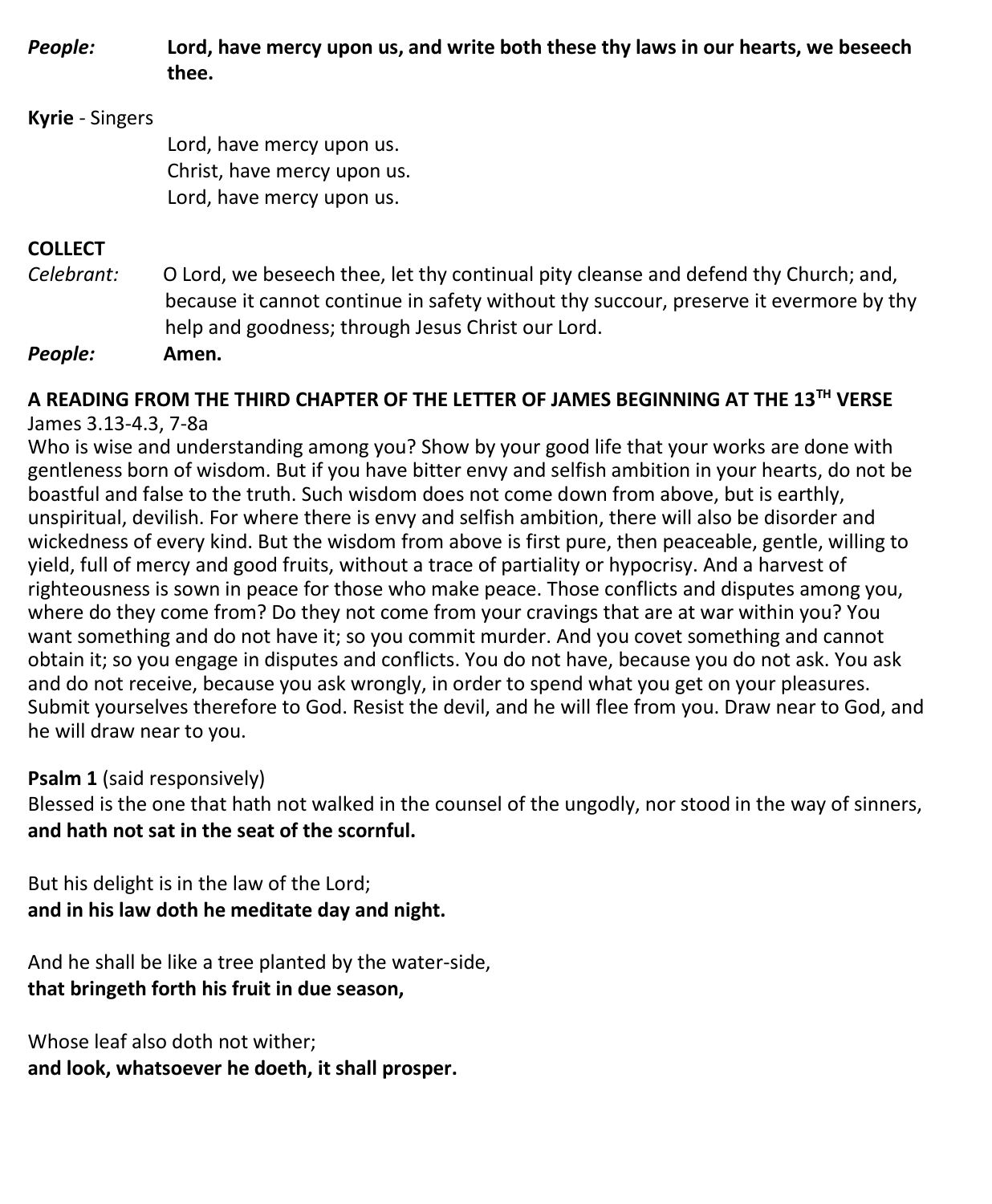As for the ungodly, it is not so with them; **but they are like the chaff, which the wind scattereth away from the face of the earth.**

Therefore the ungodly shall not be able to stand in the judgement, **neither the sinners in the congregation of the righteous.**

For the Lord knoweth the way of the righteous; **but the way of the ungodly shall perish.**

Glory be to the Father, and to the Son, and to the Holy Ghost. **as it was at the beginning, is now, and ever shall be, world without end. Amen.**

- **GOSPEL Mark 9.30-37**
- *Reader:*The Lord be with you.
- *People: And with thy spirit.*
- Reader: The Holy Gospel is written in the 9<sup>th</sup> chapter of the gospel according to Mark beginning at the 30<sup>th</sup> verse.
- *People:* **Glory be to thee, O Lord.**

They went on from there and passed through Galilee. Jesus did not want anyone to know it; for he was teaching his disciples, saying to them, "The Son of Man is to be betrayed into human hands, and they will kill him, and three days after being killed, he will rise again." But they did not understand what he was saying and were afraid to ask him. Then they came to Capernaum; and when he was in the house he asked them, "What were you arguing about on the way?" But they were silent, for on the way they had argued with one another who was the greatest. He sat down, called the twelve, and said to them, "Whoever wants to be first must be last of all and servant of all." Then he took a little child and put it among them; and taking it in his arms, he said to them, "Whoever welcomes one such child in my name welcomes me, and whoever welcomes me welcomes not me but the one who sent me." The Gospel of Christ.

*People:* **Praise be to thee, O Christ.**

#### **THE NICENE CREED**

**All: I BELIEVE in one God the Father Almighty, Maker of heaven and earth, and of all things visible and invisible:**

> **And in one Lord Jesus Christ, the only begotten Son of God, begotten of the Father before all worlds; God, of God; light, of light; very God, of very God; begotten, not made; being of one substance with the Father; through whom all things were made: who for us and for our salvation came down from heaven, and was incarnate by the Holy Ghost of the Virgin Mary, and was made man, and was crucified also for us under Pontius Pilate. He suffered and was buried, and the third day he rose again according to the Scriptures, and ascended into heaven, and sitteth on the right hand**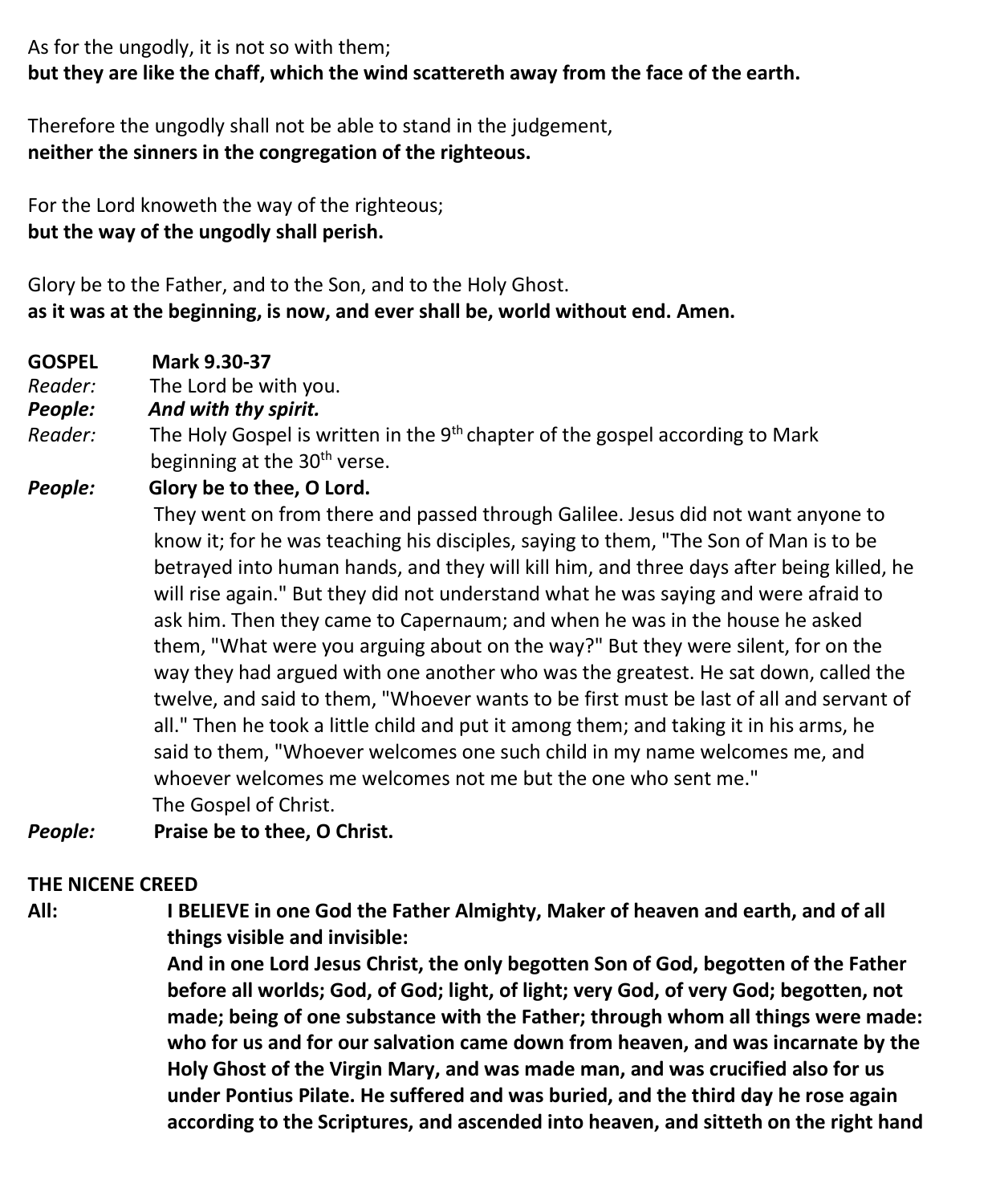**of the Father. And he shall come again with glory to judge both the quick and the dead: whose kingdom shall have no end.**

**And I believe in the Holy Ghost, the Lord, the Giver of life, who proceedeth from the Father and the Son, who with the Father and the Son together is worshipped and glorified, who spake by the prophets. And I believe one, holy, catholic, and apostolic church. I acknowledge one baptism for the remission of sins. And I look for the resurrection of the dead, and the life of the world to come. Amen.**

#### **Hymn 505 Be Thou My Vision**

*Be thou my vision, O Lord of my heart; naught be all else to me, save that thou art thou my best thought, by day or by night, waking or sleeping, thy presence my light.*

*Be thou my wisdom, and thou my true Word; I ever with thee and thou with me, Lord; thou and thou only, first in my heart, thou in me dwelling, and I one with thee.*

*Riches I heed not, nor the world's empty praise; thou mine inheritance, now and always: thou and thou only first in my heart, high King of heaven, my treasure thou art.*

*High King of heaven, when victory is won, may I reach heaven's joys, bright heaven's Sun! Heart of my own heart, whatever befall, still be my vision, O ruler of all.*

**HOMILY** Rev'd Canon Paul Walker

#### **Anthem Cancel Feast Communication Communication Communication Communication Communication Communication Communication Communication Communication Communication Communication Communication Communication Communication Commu**

*O sacred feast, wherein Christ is received, the memory of His passion is renewed in us, our souls are filled with grace, and the pledge of everlasting glory unto us. Alleluya.*

#### **PREPARATION OF THE GIFTS**

*During the Anthem the Celebrant prepared the elements for Communion.*

*"In everything do to others as you would have them do to you: for this is the law and the prophets." Matthew 7.12*

#### **INTERCESSIONS**

Celebrant: Let us pray.

Let us pray for the church, for our community, for the world. Let us pray for reconciliation with indigenous peoples of Canada. Let us pray for all who need our prayers today, and all who have died in the peace of Christ.

*Leader:* ALMIGHTY and everliving God, who by thy holy Apostle hast taught us to make prayers and supplications, and to give thanks, for all people: we humbly beseech thee most mercifully to accept our alms and oblations, and to receive these our prayers, which we offer unto thy Divine Majesty; beseeching thee to inspire continually the universal church with the spirit of truth, unity, and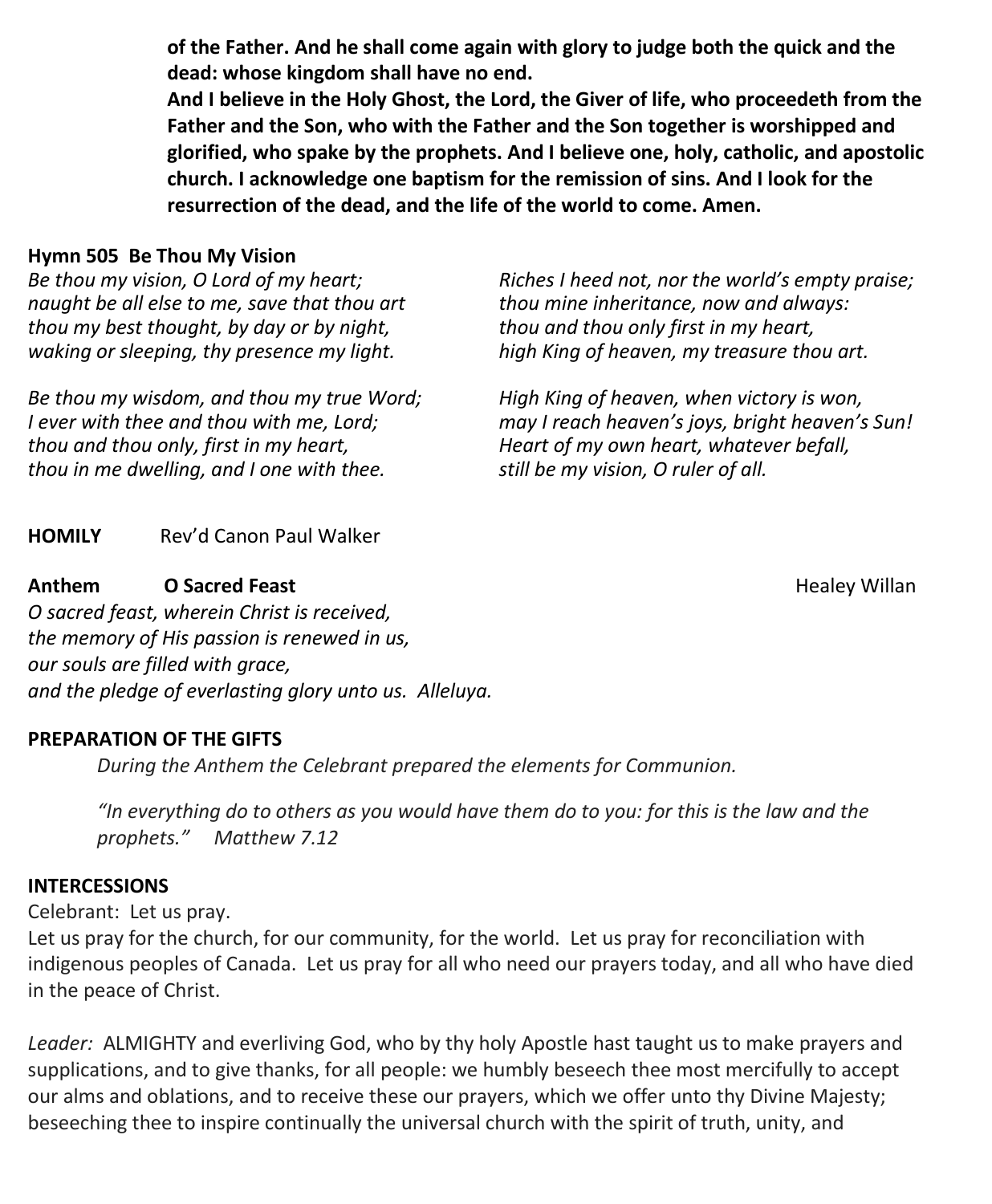concord: and grant that all they that do confess thy holy Name may agree in the truth of thy holy Word, and live in unity and godly love. Lord, in thy mercy. *People***: Hear our prayer.**

*Leader:* We beseech thee also to lead all nations in the way of righteousness; and so to guide and direct their governors and rulers, that thy people may enjoy the blessings of freedom and peace: And grant unto thy servant ELIZABETH our Queen, and to all that are put in authority under her, particularly all those who will make up the new Parliament of Canada, that they may truly and impartially administer justice, to the maintenance of thy true religion and virtue. Lord, in thy mercy. *People***: Hear our prayer.**

*Leader:* Give grace, O heavenly Father, to all Bishops, Priests, and Deacons, and specially to thy servant Linda, our Primate, and Susan, our Bishop, that they may both by their life and doctrine set forth thy true and living Word, and rightly and duly administer thy holy Sacraments: Prosper, we pray thee, all those who proclaim the Gospel of thy kingdom among the nations: And to all thy people give thy heavenly grace, that, with meek heart and due reverence, we may hear and receive thy holy Word; truly serving thee in holiness and righteousness all the days of our life. Lord, in thy mercy. *People***: Hear our prayer.**

*Leader:* We most humbly beseech thee of thy goodness, O Lord, to comfort and succour all them, who in this transitory life are in trouble, sorrow, need, sickness, or any other adversity, especially those for whom our prayers are desired…..Lord, in thy mercy. *People***: Hear our prayer.**

*Leader*: We remember before thee, O Lord, all thy servants departed this life in thy faith and fear: ….. and we bless thy holy Name for all who in life and death have glorified thee; beseeching thee to give us grace that, rejoicing in their fellowship, we may follow their good examples, and with them be partakers of thy heavenly kingdom. Lord in thy mercy.

#### *People***: Hear our prayer.**

We offer these prayers from our hearts for Jesus Christ's sake, our only Mediator and Advocate, to whom, with thee and the Holy Spirit, be all honour and glory, world without end. **Amen.**

#### **CONFESSION AND ABSOLUTION**

*Leader:* YE that do truly and earnestly repent you of your sins, and are in love and charity with your neighbours, and intend to lead the new life, following the commandments of God, and walking from henceforth in his holy ways: draw near with faith, and take this holy sacrament to your comfort; and make your humble confession to Almighty God.

*Celebrant:* ALMIGHTY God,

*All:* **Father of our Lord Jesus Christ, maker of all things, judge of all people: we acknowledge and confess our manifold sins and wickedness, which we from time to**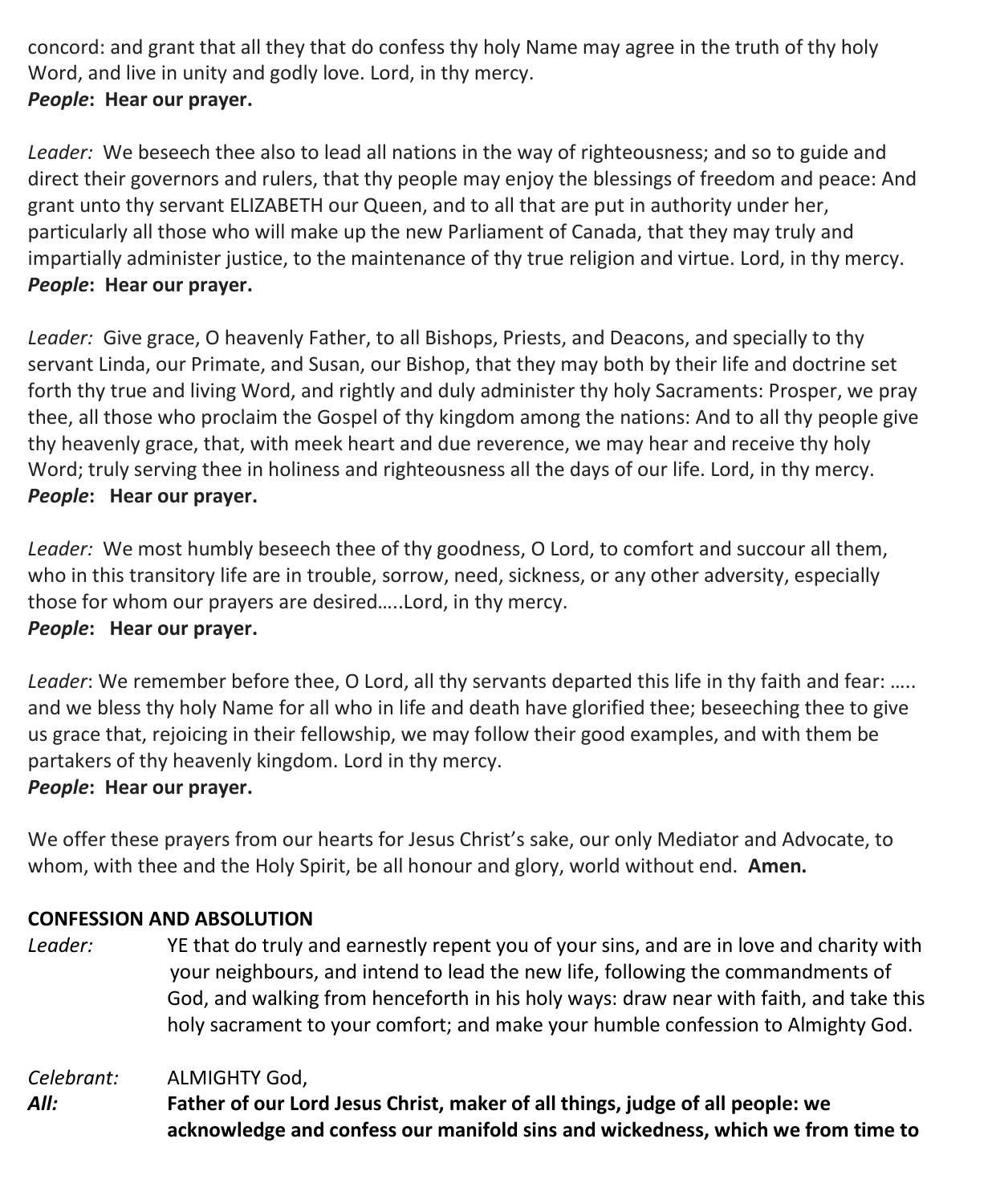**time most grievously have committed, by thought, word, and deed, against thy divine majesty. We do earnestly repent, and are heartily sorry for these our misdoings. Have mercy upon us, most merciful Father; for thy Son our Lord Jesus Christ's sake, forgive us all that is past; and grant that we may ever hereafter serve and please thee in newness of life, to the honour and glory of thy Name; through Jesus Christ our Lord. Amen.**

- *Celebrant:* ALMIGHTY God, our heavenly Father, who of his great mercy hath promised forgiveness of sins to all them that with hearty repentance and true faith turn unto him: have mercy upon you; pardon and deliver you from all your sins; confirm and strengthen you in all goodness; and bring you to everlasting life; through Jesus Christ our Lord.
- *All:* **Amen.**

Leader: **Hear what comfortable words our Saviour Christ saith unto all that truly turn to him:** 

Come unto me all that labour and are heavy laden, and I will refresh you. - *Matthew 11:28*

God so loved the world, that he gave his only begotten Son, to the end that all that believe in him should not perish, but have eternal life. - *John 3:16.* Hear also what Saint Paul saith:

This is a true saying, and worthy of all to be received, that Christ Jesus came into the world to save sinners. - *1 Timothy 1:15.*

Hear also what Saint John saith.

If any one sin, we have an Advocate with the Father, Jesus Christ the righteous; and he is the propitiation for our sins. - *1 St John 2:1, 2*.

#### **THANKSGIVING AND CONSECRATION**

*(Singers stand) Celebrant:* The Lord be with you; *Singers:* And with thy spirit. Celebrant: Lift up your hearts; *Singers:* We lift them up unto the Lord. Celebrant*:* Let us give thanks unto our Lord God; *Singers*: It is meet and right so to do. *Celebrant:* It is very meet, right, and our bounden duty, that we should at all times, and in all places, give thanks unto thee, O Lord, Holy Father, Almighty, Everlasting God, Creator and Preserver of all things. Therefore with Angels and Archangels, and with the whole company of heaven,

we laud and magnify thy glorious Name; evermore praising thee and saying: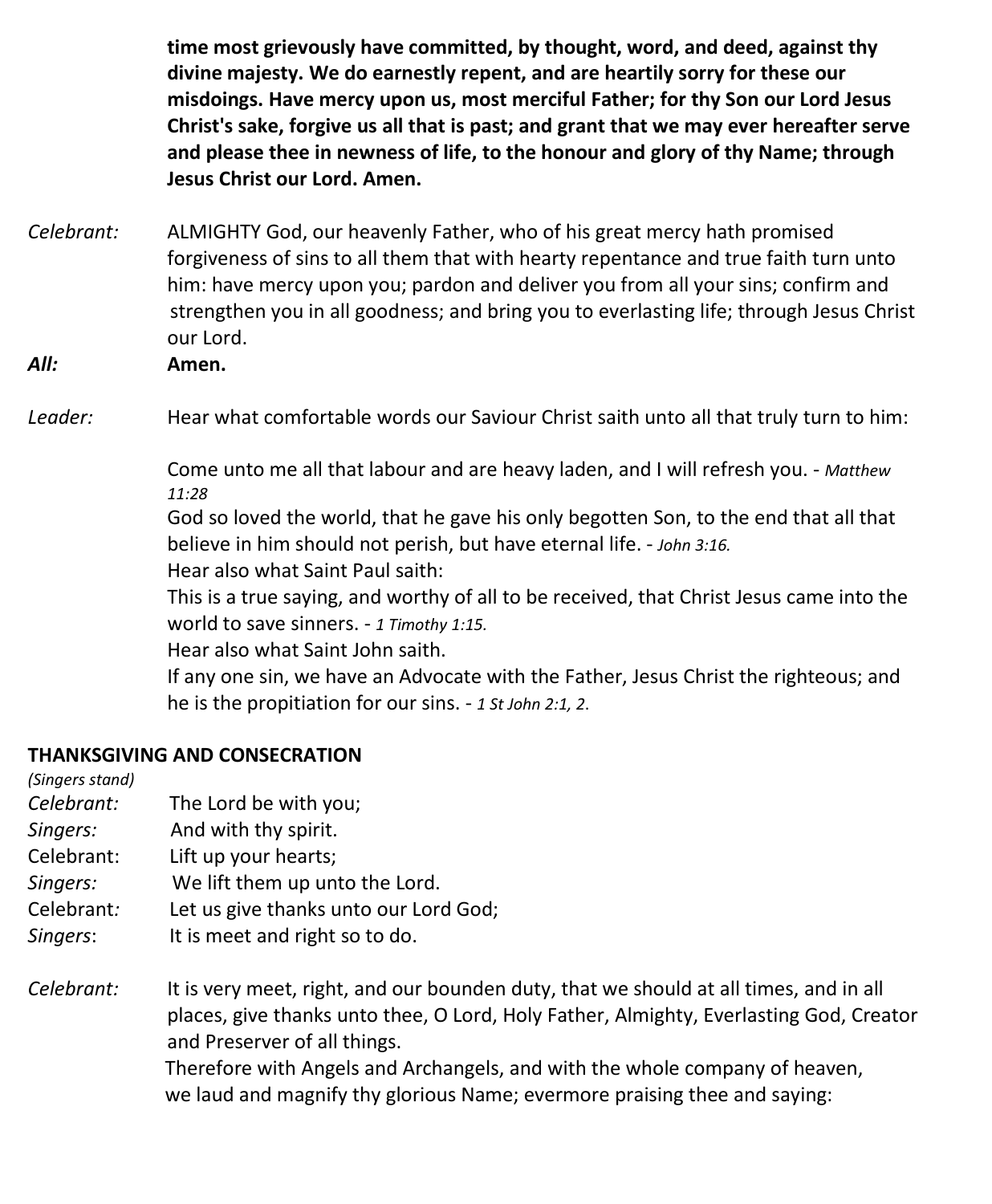*Singers* **Holy, Holy, Holy, Lord God of hosts,**  heaven and earth are full of thy glory. Glory be to thee, O Lord Most High. Blessed is he who cometh in the name of the Lord, Hosanna in the Highest.

#### **PRAYER OF CONSECRATION**

*Celebrant*: BLESSING and glory and thanksgiving be unto thee Almighty God, our heavenly Father, who of thy tender mercy didst give thine only Son Jesus Christ to take our nature upon him, and to suffer death upon the Cross for our redemption; who made there, by his one oblation of himself once offered, a full, perfect, and sufficient sacrifice, oblation, and satisfaction, for the sins of the whole world; and did institute, and in his holy Gospel command us to continue, a perpetual memorial of that his precious death, until his coming again.

> Hear us, O merciful Father, we most humbly beseech thee; and grant that we receiving these thy creatures of bread and wine, according to thy Son our Saviour Jesus Christ's holy institution, in remembrance of his death and passion, may be partakers of his most blessed Body and Blood; who, in the same night that he was betrayed, took Bread; and, when he had given thanks, he brake it; and gave it to his disciples, saying, Take, eat; this is my Body which is given for you: Do this in remembrance of me.

Likewise after supper he took the Cup; and, when he had given thanks, he gave it to them, saying, Drink ye all, of this; for this is my Blood of the new Covenant, which is shed for you and for many for the remission of sins: Do this, as oft as ye shall drink it, in remembrance of me.

*All:* **Amen.**

#### *Celebrant:* The peace of the Lord be always with you; *All:* **And with thy Spirit.**

*All:* **We do not presume to come to this thy Table, O merciful Lord, Trusting in our own righteousness, But in thy manifold and great mercies. We are not worthy So much as to gather up the crumbs under thy Table. But thou art the same Lord, Whose property is always to have mercy: Grant us therefore, gracious Lord, So to eat the Flesh of thy dear Son Jesus Christ, And to drink his Blood, That our sinful bodies May be made clean by his Body, And our souls washed through his most precious Blood, And that we may evermore dwell in him, And he in us. Amen.**

**Singers Agnus Dei**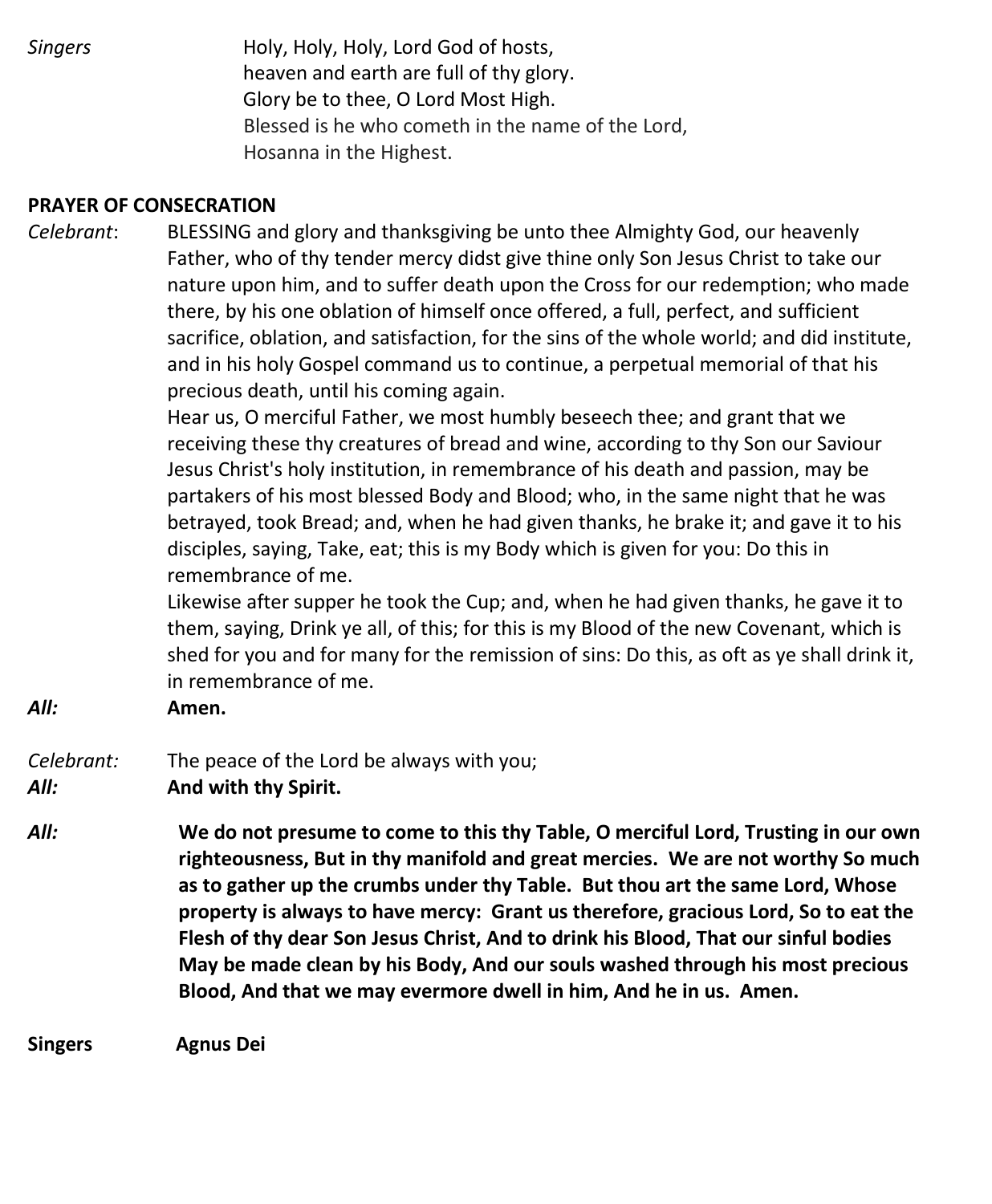#### *During Communion:*

*Please remain in your seat and the sacrament will be brought to you in one kind (bread). Please keep your face mask on while you hear the words of administration or blessing. If you do not wish to receive the sacrament, please fold your arms across your chest. Once the communion administrator is beyond your 2m physical distance you may remove your face mask to consume the sacrament.*

*Prayer During Reception:* (for people participating online with spiritual communion) Jesus, I believe that you are present with us in the sacrament of bread and wine. I love you and I desire your presence afresh in my life. Since I cannot now receive the bread and wine of the altar, *Come spiritually into my heart. I embrace you and unite myself to you; never let me be separated from you.*

*(Based on a prayer by St. Alphonsus Maria e'Liguori)*

#### **PRAYERS AFTER COMMUNION**

*Singers remain standing*

*Celebrant:* Let us pray.

**OUR Father who art in heaven, hallowed be thy name, thy kingdom come, thy will be done, on earth as it is in heaven. Give us this day our daily bread; and forgive us our trespasses, as we forgive them that trespass against us; and lead us not into temptation, but deliver us from evil. For thine is the kingdom, the power, and the glory, for ever and ever. Amen.**

- *Celebrant:* Almighty and everliving God, we most heartily thank thee that thou dost graciously feed us, in these holy mysteries, with the spiritual food of the most precious body and blood of thy Son our saviour Jesus Christ; assuring us thereby of thy favour and goodness towards us; and that we are living members of his mystical body, which is the blessed company of all faithful people; and are also heirs through hope of thy everlasting kingdom.
- *All:* **And here we offer and present unto thee, O Lord, ourselves, our souls and bodies, to be a reasonable, holy, and living sacrifice unto thee. And although we are unworthy, yet we beseech thee to accept this our bounden duty and service, not weighing our merits, but pardoning our offences; through Jesus Christ our Lord, to whom, with thee and the Holy Ghost, be all honour and glory, world without end. Amen.**

**BLESSING**

**POSTLUDE** Praeludium in B-flat **COSTLUDE** Praeludium in B-flat **POSTLUDE**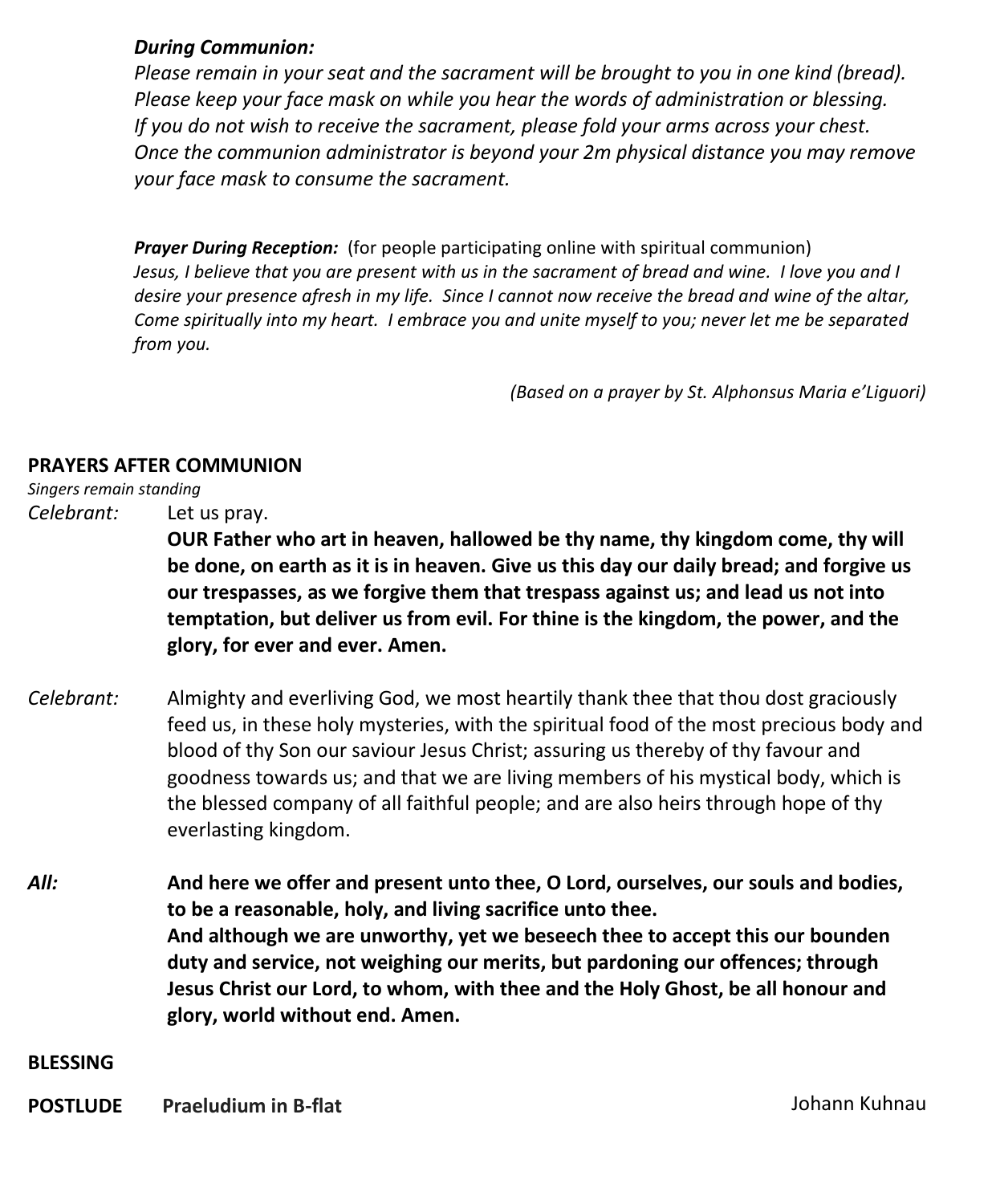#### *If you have any questions about your registration at a Sunday Service, please contact Thomas Littlewood at [reservations.stjohnselora@gmail.com](mailto:reservations.stjohnselora@gmail.com)*

*The flowers are given to the glory of God in loving memory of Barbara Gow.*

*Contact Elaine Dightam if you would like to give flowers in memory of loved ones who have died, or in thanksgiving for an anniversary, birthday or event. You can contact Elaine at 519-843-5091*

| Readers            | Jane Anne Murray                                     |
|--------------------|------------------------------------------------------|
| Server             | Thomas Littlewood                                    |
| <b>Altar Guild</b> | <b>Wendy Donohue</b>                                 |
| <b>Singers</b>     | Rebecca McKay, Audrey Coates, Christina Stelmacovich |
|                    | Quade Nielsen, Matt Oxley                            |
| Video Technician   | Rod Murray                                           |
| Greeters           | Chris Rynberk, Doug Wilson                           |
|                    |                                                      |

## **Announcements for September 19, 2021**

#### **Welcome Back**

Welcome back to church "in-person". Please keep a physical distance from people not in your household. Face masks are required at all time indoors, and when you cannot keep a physical distance of 2m outdoors.

For the purposes of screening and contact tracing it is important that you register each week online, or if you do not have a computer, please call the office before Friday.

If you have any questions about your registration you can contact Thomas Littlewood at [reservations.stjohnselora@gmail.com](mailto:reservations.stjohnselora@gmail.com)

#### **Walking in Right Relations - Orange Ribbon Initiative**

To acknowledge the upcoming National Truth and Reconciliation Day at the end of September, Walking in Right Relations (a group of St John's parishioners dedicated to awareness, education and action around relations with Indigenous peoples in Canada) are hosting a community project.

We are inviting members of our congregation and community to drop by the Parish Centre porch. There you will be able to find out about Truth and Reconciliation actions and to tie an orange cloth ribbon onto a tree branch to symbolize our communal lament at the continued discoveries of unmarked graves of children at the site of Indian Residential Schools.

The orange ribbons will stay on our trees until after Truth and Reconciliation Day.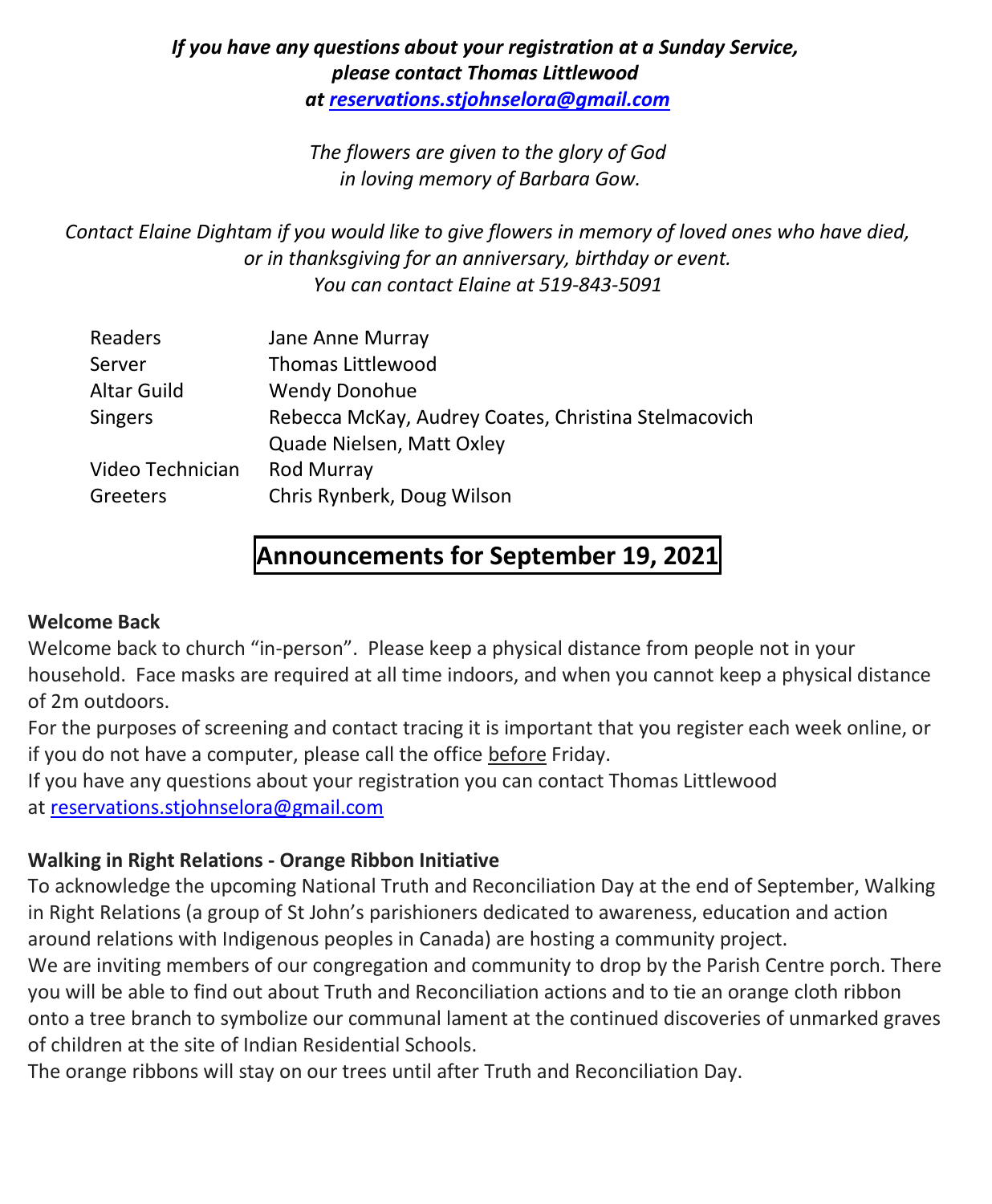These ribbons will also demonstrate our support for the Grand River Water Walkers, an initiative led by Indigenous communities to walk the length of the Grand River and back, beginning Sep 13. They will pass through Elora, and walk past our church some time this week.

#### **Order of Niagara**

This afternoon we honour all those receiving the Order of Niagara from the Bishop at a special service on Zoom beginning at 4:00pm. The link was included in the weekly Pastoral Letter and you are welcome to join us. Among those being honoured are our own **Rod and Colleen Murray** and **Chris Houston**. Rod and Colleen have been key in providing all of our online liturgies, our Switcher Studio for live-streaming, and all of our social media presence. Without their commitment we would not have flourished as much as we have. Colleen has served on the Vision Team, and both have served on Parish Council and in the Volunteer Choir. In addition, before coming to St. John's in December 2017, Rod and Colleen served in many roles at St. Jude's in Oakville. Chris has been instrumental in helping the Bishop establish the Niagara School of Missional Leadership, which launches online courses for lay and ordained leaders this month. You are welcome to participate in any of the courses. Congratulations Chris, Rod and Colleen. We are grateful for your presence in our community of faith and in the diocese.

#### **New Regional Dean**

After an election by peers this week, our Rector was appointed by the Bishop as the new Regional Dean for the deanery of Greater Wellington. This role includes chairing monthly meetings of the clergy and supporting the clergy in the parishes of Guelph, Fergus, Rockwood, Orangeville, Erin, Mount Forrest, Arthur, Acton and Palmerston, as well as reporting to the Bishop on their welfare and participating in Inductions. Pray for Paul in his new responsibility and role.

#### **Poppy Project**

This week our count of poppies puts it close to 4,700! Thank you.

Arrangements to tie the knitted and crocheted poppies on to garden netting will be available soon, and you are welcome to participate.

We will have two cascading rivers of poppies flowing out of the church tower, and perhaps other parts of our buildings, on to the lawn. This outdoor art exhibit, intended to mark the centennial of the poppy as a symbol of peace and remembrance, will be installed at the end of October to the middle of November at St. John's. There will be a special service with an Act of Remembrance on Sunday November 7th.

#### **New Diocesan Policy on Vaccines**

The Bishop has issued a new policy, effective September 9th, that requires all clergy, licensed lay workers, wardens, musicians, singers, readers, greeters, and those working with vulnerable populations (elderly, children, or those in food security) to have received the first dose of an approved COVID-19 vaccine by September 30th and the second dose no later than October 31st.

Jeff Ostic or Linda Coultes will be in touch with you if you are a Greeter, Reader, Altar Guild member or have another leadership role at St. John's or at Drayton. They simply need to visually check your vaccination receipt and record the date and your name.